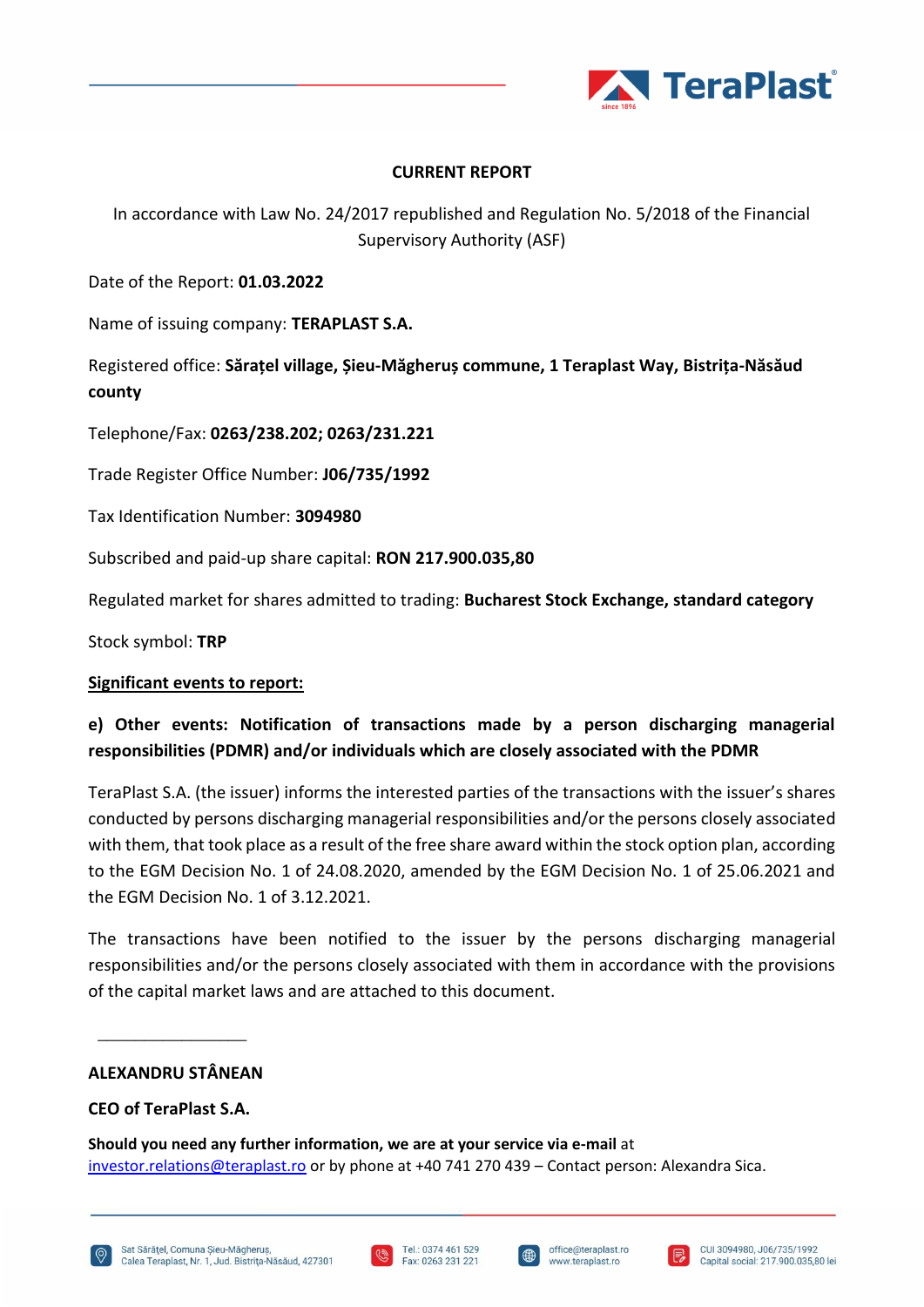#### **Notification and publication of the transactions made by the persons discharging management responsibilities and by the persons closely related to them**

| <b>Details of</b><br>persons<br>discharging<br>management | The reason for the notification<br>responsibilities / |                                         | Details on the issuer, the participant on the<br>issuance certificates market, bidding<br>platform, auctioneer or auction supervising<br>entity |                      | Details on the transaction (transactions)<br>Section to be repeated for: (i) each instrument type; (ii) each transaction type;<br>(iii) each date; and (iv) each place where the transaction took place on |                                        |                   |                        |        |                     |                            |                                                                                                                                                                                                                                                                                  |  |
|-----------------------------------------------------------|-------------------------------------------------------|-----------------------------------------|-------------------------------------------------------------------------------------------------------------------------------------------------|----------------------|------------------------------------------------------------------------------------------------------------------------------------------------------------------------------------------------------------|----------------------------------------|-------------------|------------------------|--------|---------------------|----------------------------|----------------------------------------------------------------------------------------------------------------------------------------------------------------------------------------------------------------------------------------------------------------------------------|--|
| persons closely<br>related to them                        |                                                       |                                         |                                                                                                                                                 |                      |                                                                                                                                                                                                            | Price (prices) and<br>Volume (volumes) |                   | Aggregated information |        |                     |                            |                                                                                                                                                                                                                                                                                  |  |
| Name                                                      | <b>Position / Function</b>                            | <b>Initial Notification</b><br>/ Change | Name                                                                                                                                            | <b>LEI Code</b>      | <b>Description of the financial</b><br>instrument, type of<br>instrument<br><b>Identification code</b>                                                                                                     | Nature of the transaction              | Price<br>(prices) | Volume<br>(volumes)    | Price  | Aggregate<br>volume | Date of the<br>transaction | Place of the transaction                                                                                                                                                                                                                                                         |  |
| STÂNEAN<br><b>ALEXANDRU</b>                               | <b>CEO TERAPLAST</b>                                  | Initial                                 | <b>TERAPLAST</b><br>S.A.                                                                                                                        | 254900CX9UNGB7VM0R35 | <b>SHARES/ ROTRPLACNOR7</b>                                                                                                                                                                                | <b>FREE ALLOCATION OF SHARES</b>       |                   | 771.795                | 0,0000 | 771.795             | 28.02.2022                 | <b>Beside a trading</b><br>location: free allocation<br>of shares within the<br>stock option plan<br>program, according to<br>the EGMS Decision no. 1<br>of 24.08.2020, amended<br>by the EGMS Decision<br>no. 1 of 25.06.2021 and<br>by the EGMS Decision<br>no. 1 of 3.12.2021 |  |